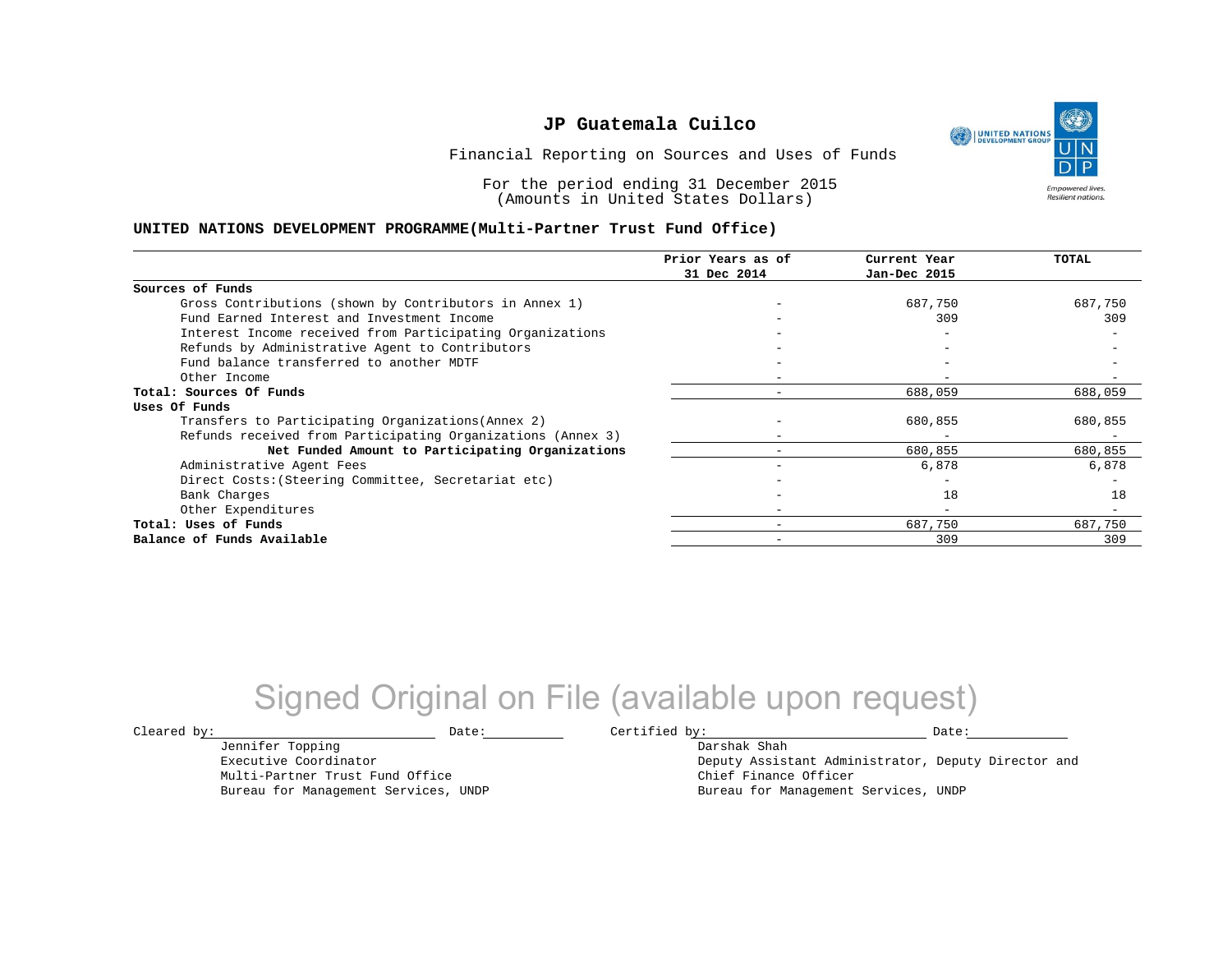

Financial Reporting on Sources and Uses of Funds

For the period ending 31 December 2015 (Amounts in United States Dollars)

#### **UNITED NATIONS DEVELOPMENT PROGRAMME(Multi-Partner Trust Fund Office)**

**Annex - 1: Gross Contributions**

|                                | Prior Years as of | Current Year | TOTAL   |
|--------------------------------|-------------------|--------------|---------|
|                                | 31 Dec 2014       | Jan-Dec 2015 |         |
| Contributors                   |                   |              |         |
| SWEDISH INT'L DEVELOPMENT COOP | -                 | 687,750      | 687,750 |
| Total: Contributions           | -                 | 687,750      | 687,750 |

# Signed Original on File (available upon request)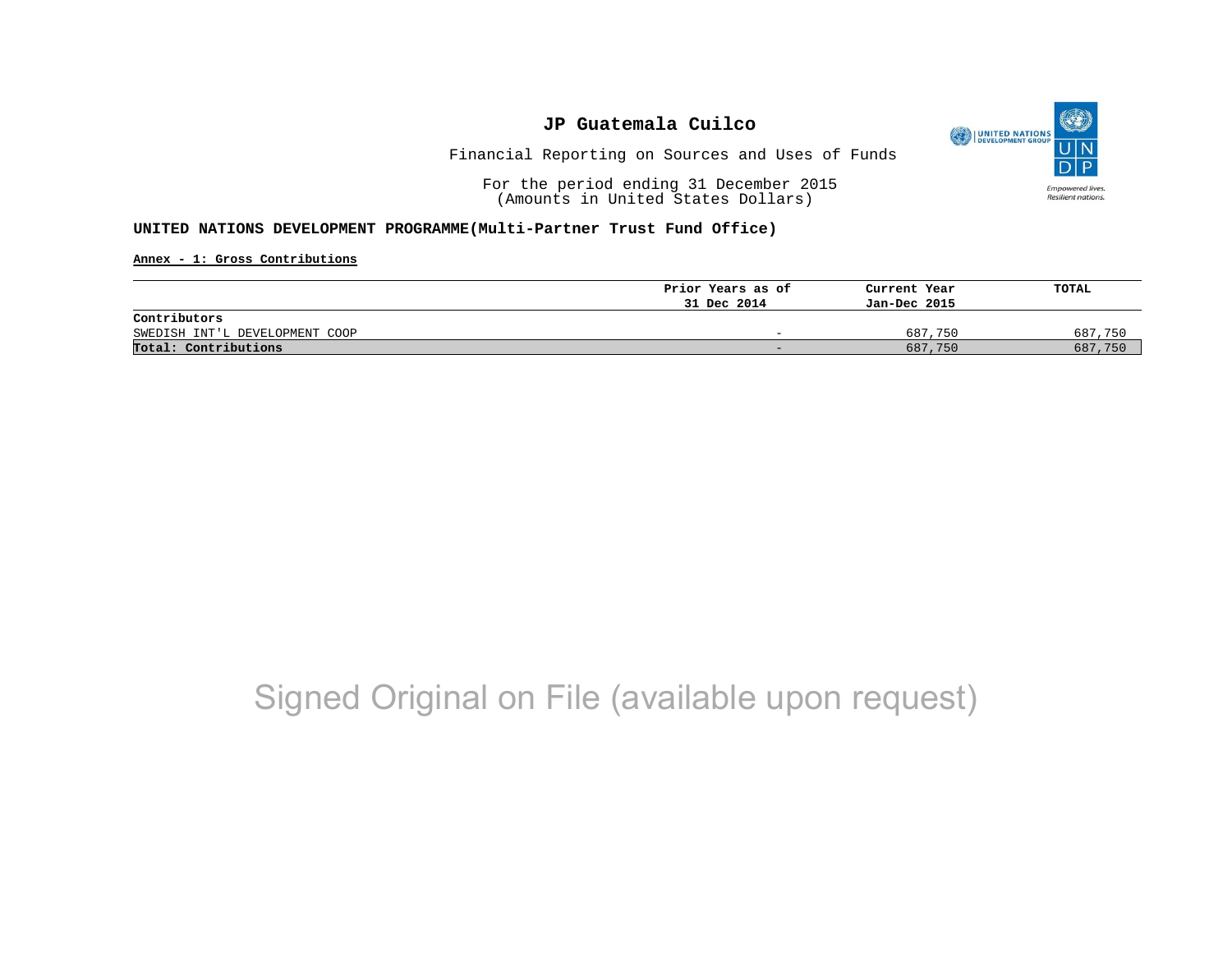O UNITED NATIONS **Empowered lives** Resilient nations.

Financial Reporting on Sources and Uses of Funds

For the period ending 31 December 2015 (Amounts in United States Dollars)

#### **UNITED NATIONS DEVELOPMENT PROGRAMME(Multi-Partner Trust Fund Office)**

#### **Annex - 2: Transfers to Participating Organizations**

|                                                | Prior Years as of | Current Year | TOTAL   |
|------------------------------------------------|-------------------|--------------|---------|
|                                                | 31 Dec 2014       | Jan-Dec 2015 |         |
| FAO                                            | -                 | 208,650      | 208,650 |
| UNDP                                           | -                 | 272,205      | 272,205 |
| WHO                                            |                   | 200,000      | 200,000 |
| Total Transfers to Participating Organizations | -                 | 680,855      | 680,855 |

# Signed Original on File (available upon request)